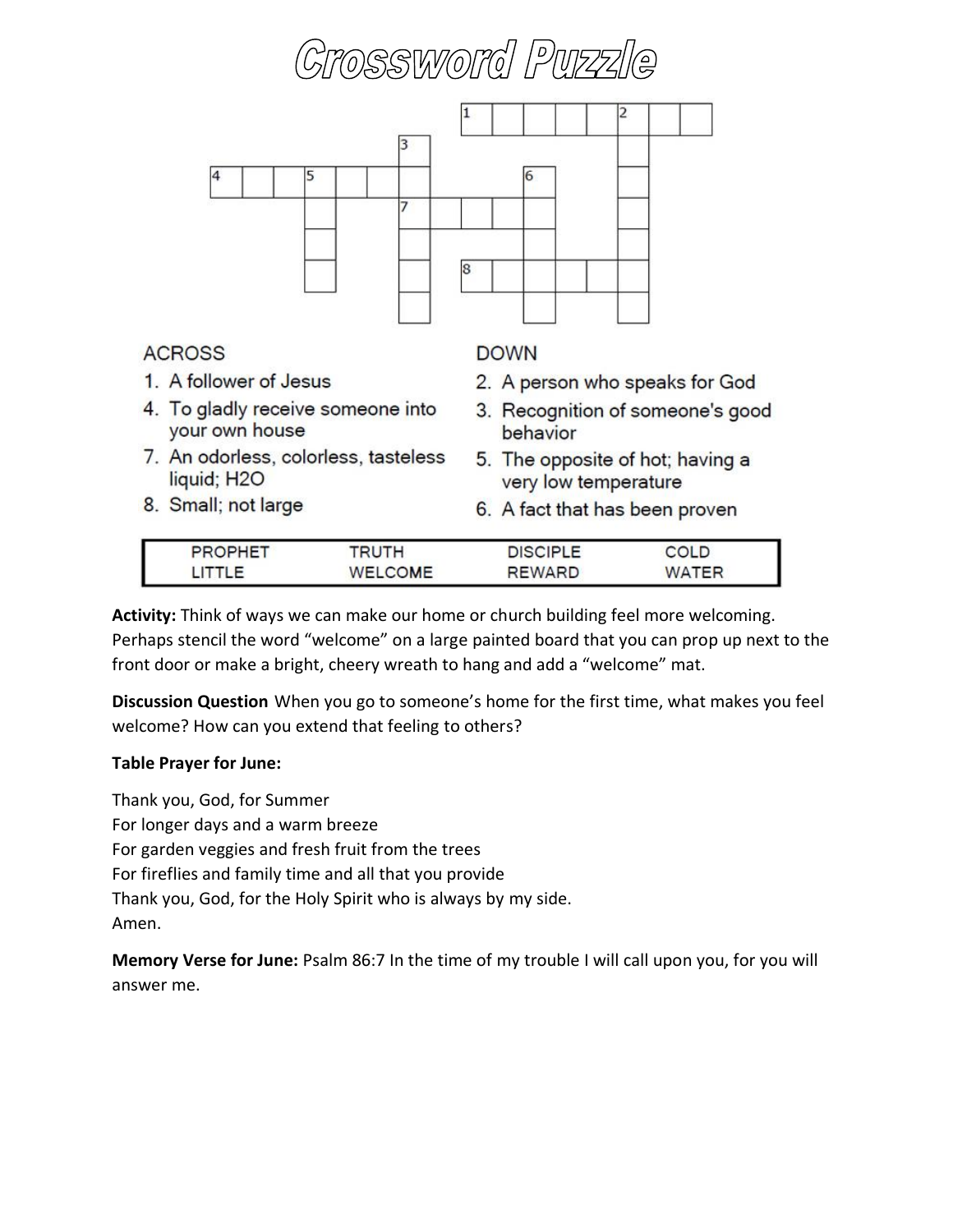### Coloring Pa e Ģ



## **I can make others feel welcome by being friendly**

From Thru-the-Bible Coloring Pages. © 1986,1988 Standard Publishing. Used by permission. Reproducible Coloring Books may be purchased from Standard Publishing, www.standardpub.com, 1-800-323-7543.